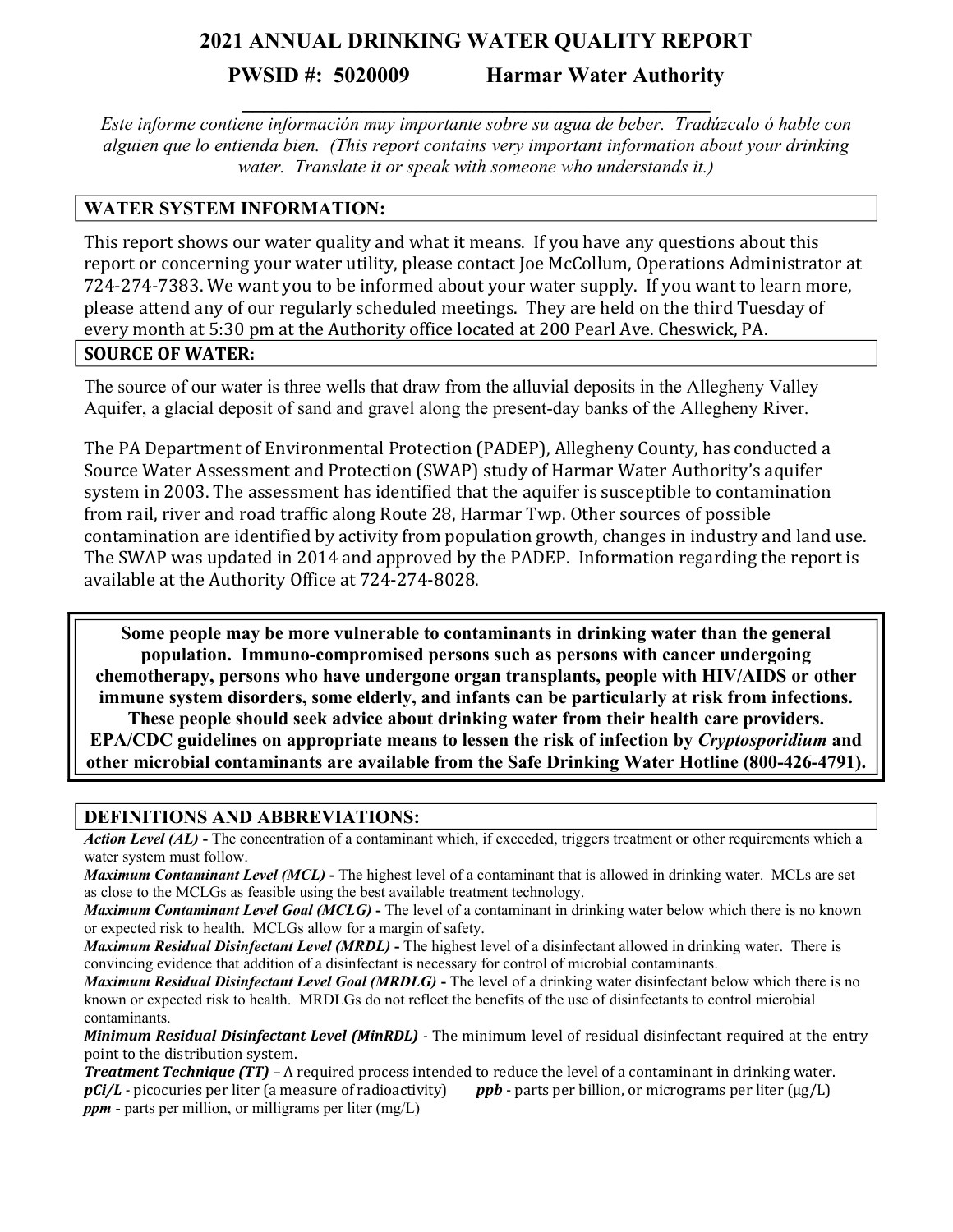### **MONITORING YOUR WATER:**

Harmar Water Authority routinely monitors for contaminants in your drinking water according to federal and state laws. The following tables show the results of our monitoring for the period of January 1 to December 31, 2021. The State allows us to monitor for some contaminants less than once per year because the concentrations of these contaminants do not change frequently. Some of our data is from prior years in accordance with the Safe Drinking Water Act. The date has been noted on the sampling results table.

| <b>DETECTED SAMPLE RESULTS:</b>           |                                                          |                      |                                    |                                            |                                      |                                      |               |                                                               |                               |                               |                         |                         |                                                                                                                  |                                                                                                       |
|-------------------------------------------|----------------------------------------------------------|----------------------|------------------------------------|--------------------------------------------|--------------------------------------|--------------------------------------|---------------|---------------------------------------------------------------|-------------------------------|-------------------------------|-------------------------|-------------------------|------------------------------------------------------------------------------------------------------------------|-------------------------------------------------------------------------------------------------------|
| <b>Chemical</b><br>Contaminant            | <b>MCL</b>                                               | <b>MCLG</b>          |                                    | <b>Highest</b><br>Level<br><b>Detected</b> |                                      | <b>Range of</b><br><b>Detections</b> |               |                                                               | <b>Units</b>                  | <b>Date</b><br><b>Sampled</b> |                         | <b>Violation</b><br>Y/N |                                                                                                                  | <b>Sources of</b><br>Contamination                                                                    |
| <b>Barium</b>                             | $\overline{2}$                                           | $\overline{2}$       |                                    | 0.0784                                     |                                      | 0.0529-0.0784                        |               | ppm                                                           |                               |                               | $\mathbf N$<br>8/31/21  |                         |                                                                                                                  | Discharge of drilling<br>wastes; Discharge from<br>metal refineries; Erosion<br>of natural deposits   |
| Chromium                                  | 100                                                      | 100                  |                                    | 2.26                                       | $0 - 2.26$                           |                                      |               | ppb                                                           |                               | 8/31/21                       |                         | $\mathbf N$             |                                                                                                                  | Discharge from steel and<br>pulp mills; Erosion of<br>natural deposits                                |
| Nitrate                                   | 10                                                       | 10                   |                                    | 0.81                                       | (a)                                  |                                      |               |                                                               | ppm                           | $\mathbf N$<br>6/15/2021      |                         |                         |                                                                                                                  | Runoff from fertilizer<br>use; leaching from septic<br>tanks, sewage; erosion of<br>natural deposits. |
| Uranium                                   | 30                                                       | $\mathbf{0}$         |                                    | 1.82                                       | (a)                                  |                                      |               |                                                               | ppb                           |                               | ${\bf N}$<br>12/14/21   |                         |                                                                                                                  | Erosion of natural<br>deposits                                                                        |
| <b>TTHM</b><br>(Total<br>Trihalomethanes) | 80                                                       | N/A                  |                                    | 40.60                                      | (a)                                  |                                      |               |                                                               | ppb                           | 9/7/2021                      |                         | ${\bf N}$               |                                                                                                                  | Byproduct of drinking<br>water chlorination.                                                          |
| Chlorine<br>(Distribution)                | <b>MRDL</b><br>$=4$                                      | <b>MRDLG</b><br>$=4$ |                                    | 1.03<br>(January)                          |                                      |                                      | $0.32 - 1.03$ |                                                               | ppm                           | 2021                          |                         | ${\bf N}$               |                                                                                                                  | Water additive used to<br>control microbes.                                                           |
| <b>Entry Point Disinfectant Residual</b>  |                                                          |                      |                                    |                                            |                                      |                                      |               |                                                               |                               |                               |                         |                         |                                                                                                                  |                                                                                                       |
| Contaminant                               | <b>Minimum</b><br><b>Disinfectant</b><br><b>Residual</b> |                      | Lowest<br>Level<br><b>Detected</b> |                                            | <b>Range of</b><br><b>Detections</b> |                                      |               | <b>Lowest</b><br><b>Units</b><br><b>Sample</b><br><b>Date</b> |                               |                               | <b>Violation</b><br>Y/N |                         |                                                                                                                  | <b>Sources of Contamination</b>                                                                       |
| Chlorine<br>(2021)                        |                                                          | 0.5                  |                                    | 0.58                                       |                                      | $0.58 - 1.90$                        |               | 5/7/21<br>ppm                                                 |                               |                               |                         | $\mathbf N$             | Water additive used to<br>control microbes.                                                                      |                                                                                                       |
| Contaminant                               | <b>Action</b><br>Level<br>(AL)                           | <b>MCLG</b>          |                                    | 90 <sup>th</sup><br>Percentile<br>Value    |                                      | <b>Units</b>                         |               |                                                               | # of Sites<br><b>Above AL</b> |                               | <b>Violation</b><br>Y/N |                         |                                                                                                                  | <b>Sources of Contamination</b>                                                                       |
| Lead<br>(2019)                            | 15                                                       |                      | $\boldsymbol{0}$<br>3.01           |                                            | ppb                                  |                                      |               | $0$ out of $10$                                               |                               | $\mathbf N$                   |                         |                         |                                                                                                                  | Corrosion of household<br>plumbing systems, Erosion of<br>natural deposits.                           |
| Copper<br>(2019)                          | 1.3                                                      |                      | 1.3                                | 1.00                                       |                                      | ppm                                  |               | 0 out of 10                                                   |                               | $\mathbf N$                   |                         |                         | Corrosion of household<br>Plumbing Systems, Erosion of<br>natural deposits; Leaching<br>from wood preservatives. |                                                                                                       |

Footnote: (a) only one sample required.

**Lead**: "If present, elevated levels of lead can cause serious health problems, especially for pregnant women and young children. Lead in drinking water is primarily from materials and components associated with service lines and home plumbing. Harmar Water Authority is responsible for providing high quality drinking water, but cannot control the variety of materials used in plumbing components. When your water has been sitting for several hours, you can minimize the potential for lead exposure by flushing your tap for 30 seconds to 2 minutes before using water for drinking or cooking. If you are concerned about lead in your water, you may wish to have your water tested. Information on lead in drinking water, testing methods, and steps you can take to minimize exposure is available from the Safe Drinking Water Hotline or at *[http://www.epa.gov/safewater/lead.](http://www.epa.gov/safewater/lead)*"